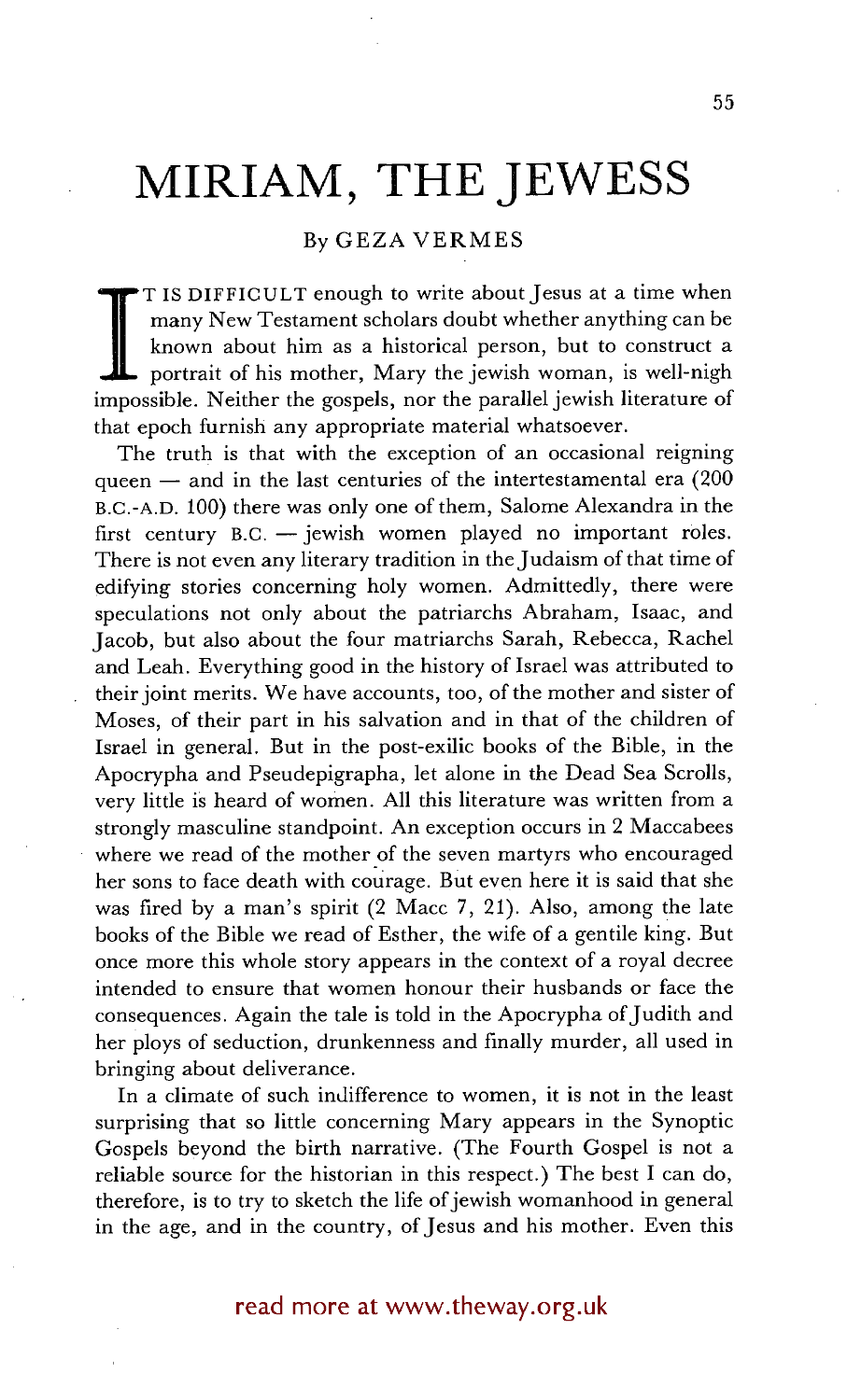task presents problems, for although much rabbinic material (compiled between A.D. 200 and 500) deals with women, we cannot be sure, firstly that it reflects first-century customs, and secondly that that which does so, actually represents the galilean way of life.

My former student, Rabbi Dr Nicholas de Lange of Cambridge, has already given a talk to the Ecumenical Society of the Blessed Virgin Mary on the topic 'A woman in Israel'. It will be noticed that there is a certain amount of overlap with what I myself have to say, for example that the aim of a woman in ancient Judaism was primarily to be a wife and mother. Marriage was the usual state. Celibacy, as distinct from self-imposed temporary sexual abstinence, was extremely rare and generally frowned on, the reason being that the very first commandment which God gives in Genesis (1,28) is 'Be fruitful and multiply'. Nevertheless, a few jewish groups practised celibacy, namely the Essenes and the Therapeutae in Egypt. According to the ancient jewish philosopher, Philo of Alexandria, these were male and female, the female Therapeutae being described as aged virgins. In addition, we know of one rabbi who was so busy studying the Bible that he had no time to marry. But, as I say, it was very rare, and I think the only normal reason for a woman to remain single was that she was too poor to acquire a husband.

On the whole, people married young. The rabbinic rule  $was -$  and this probably reflects an average age  $-$  that a man should be married by the time he was eighteen years old. One text has it that if he is still without a wife at twenty, God is angry with him.<sup>1</sup> A girl, for her part, could wed much earlier, at the age of twelve or less. She was reckoned to come of age at the onset of puberty, or, by legal fiction, at the age of twelve years and one day.

I should point out at this juncture that theoretically jewish marriage was polygamous. Indeed, rabbinic law permits polygamy, that is to say several wives to one man, though it would shudder at the idea of polyandry, several husbands to one woman. The ancient jewish historian, Josephus, who lived in the first century of the christian era, likewise states that 'it is lawful for us to have several wives simultaneously'. But probably only the rich could afford to do so especially when it entailed maintaining two households in two different places. In any case, polygamy appears not to have been very common. In the very large body of stories concerning the ancient rabbis from the first century, say, to the fifth, there is not one single reference to polygamy. By contrast, from time to time we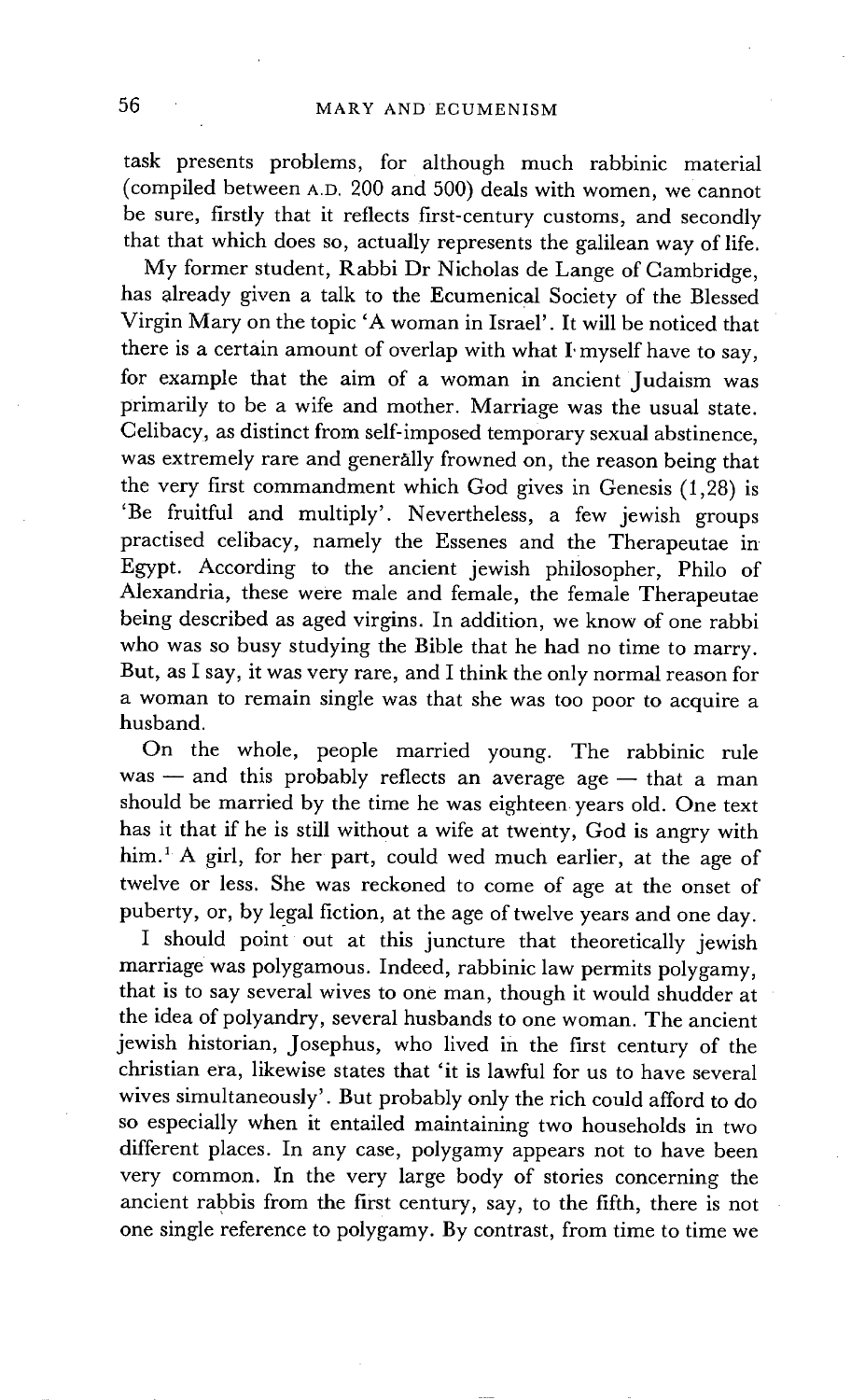come across express prohibitions of the practice, in the Dead Sea Scrolls for example, and implicitly in the New Testament.

The purpose of marriage was to raise a large family. So much was this true that childlessness was a cause for divorce.<sup>2</sup> Male children were preferred: blessed is the man with male children, the saying goes, but woe to him who has daughters. 3 Some of you may also be acquainted with the jewish prayer, which is still recited daily, in which the men thank God for not having created them as women.

The first step towards marriage was betrothal, which was ordinarily arranged by the father of the girl if she was a minor below the age of twelve. It seems that she could actually delay her wedding till she had reached her majority. Onee she was twelve years old, however, she could decide for herself - though I do not suppose that she was often given the opportunity to do so. The central issue, apart from determining any possible impediments, especially in the case of priests, was financial. It was essential to fix in advance the terms of the projected union. Earlier sources, such as the Book of Tobit and Judith praise endogamous marriages where the groom and bride both come from the same tribe and even the same clan, but in later literature this is not often mentioned except in priestly circles. In Luke, Zacharias and Elizabeth are described as both belonging to priestly families.

As for the betrothal ceremony itself, it was very practical. The young man, often a child, declared the girl, who was also very often a child even younger than himself, to be his betrothed 'according to the law of Moses and Israel' by paying a sum of money. Palestinian custom also included the use of a ring, followed by blessings. The groom then handed over the marriage contract, the so-called *ketubbah,* where his obligations were set out, in particular the amount of money payable to the wife on his death or in the case of divorce. And then, from the'moment of *kiddushin* or betrothal, the couple were accounted to be husband and wife. According to judaean custom, but not to later galilean usage, they could remain together unchaperoned. In that case, the young man lost the right to lodge a complaint before a court on the day following the wedding if the girl turned out not to be a virgin.<sup>4</sup> Also, if the groom died before marriage, the girl was expected to wait the normal three months to prove that she was not pregnant before marrying a second man.<sup>5</sup> That is to say, sexual contact between the young people after betrothal and before marriage was neither unusual nor altogether reprehensible.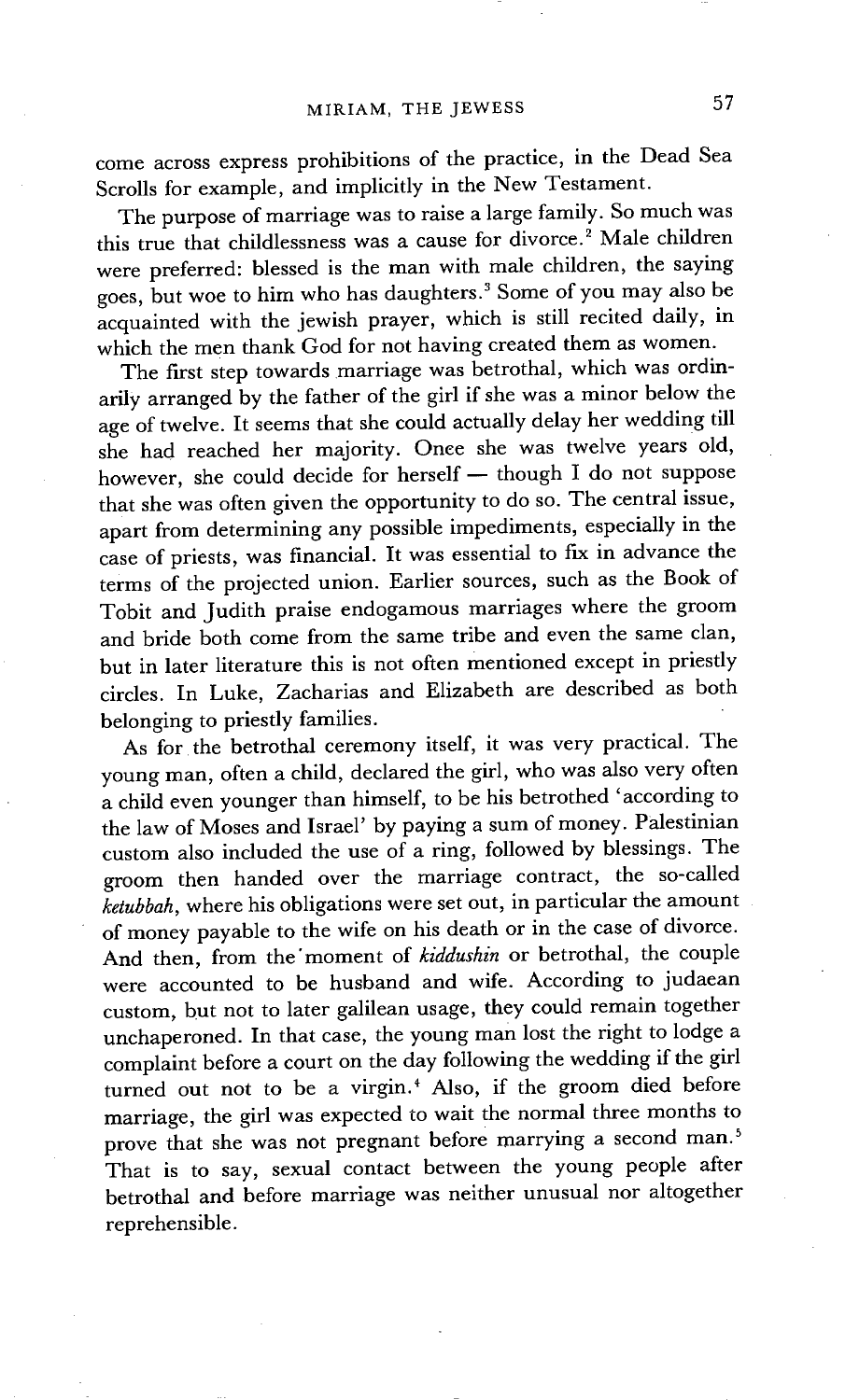At the wedding, the bride - bathed, perfumed, anointed and  $adorned$   $-$  was transferred to the husband's house, he meeting the procession to bring his wife into the family home. In the gospels, we have the parable about the bridegroom being late (Mt 25,5). The bridal canopy or *huppah,* still used today in orthodox jewish wedding ceremonies, is mentioned in the sources without being a firmly established feature of the ritual.

In regard to the duties of husband and wife, those of the husband towards his wife were to provide her with food and clothing. He had also sexual obligations. Various very clear statements occur in early rabbinic sources laying down that if a man's wife should object to his taking a vow of sexual abstinence lasting for more than two weeks, according to one school, and for more than one week according to another, he may only do so on condition that he previously divorce her.<sup>6</sup> The wife's duties towards the husband were the usual domestic tasks, helping with the harvest, looking after the children, and attending to guests. Pregnancy was generally desired, though birth control, strange to say, was permitted in two circumstances: when the wife was still a minor, and when she was still nursing a previous child. Breast-feeding continued for quite a long time, and in order not to stop lactation the husband was more or less obliged to cooperate in avoiding a new pregnancy.

Childbirth itself was considered very dangerous. Indeed, it was thought to be such a threat to life that all the sabbath rules were suspended at those times. Nothing special by way of legislation was involved with name-giving. In the Bible, it is sometimes the mother who chooses the child's name and sometimes the father. Where the baby was a boy, the name-giving was combined on the eighth day with the rite of circumcision. After she had given birth, a mother was considered ritually unclean for seven days followed by another thirty-three days in the case of a boy child, and for fourteen days followed by another sixty-six in the case of a girl. At the end of one or other of these periods, she was expected to offer sacrifice: or rather, sacrifice was offered on her behalf in the Sanctuary. Again, this ceremony is mentioned in the Gospel of Luke (2,22). A mother continued to nurse her child on average for eighteen months to two years, or even longer. In 2 Maccabees (7,27), the mother of the seven martyrs tells one of her sons that she nursed him for three years.

As far as divorce was concerned, no specific provision is made for it in the Old Testament. The only law relating to it appears in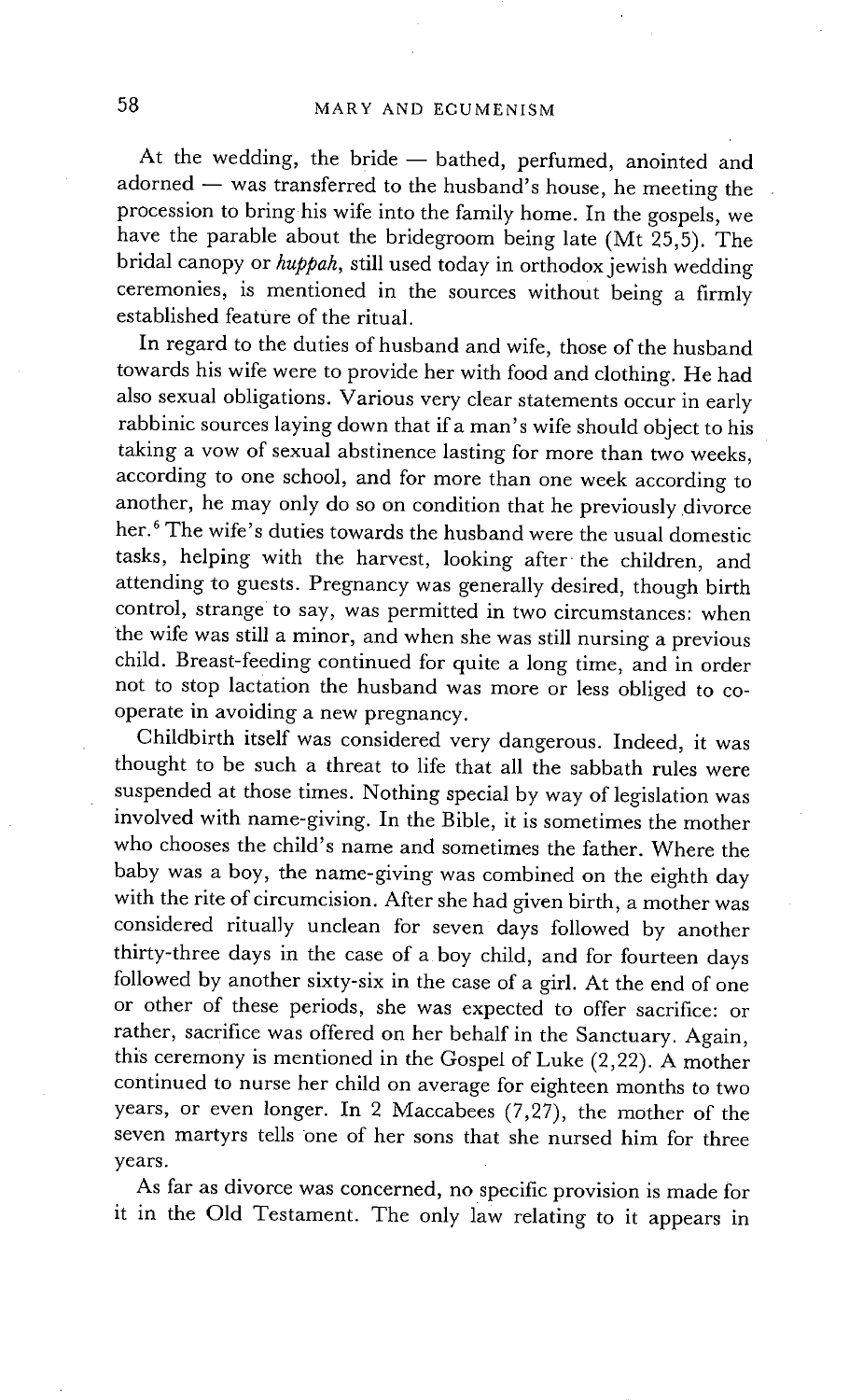Deuteronomy 24, where it is laid down that when a man decides to divorce his wife, he has to give her a bill of divorce, a *get* in rabbinic Hebrew. If the woman subsequently marries a second time, and this man divorces her also, or else dies, she is in no circumstances to remarry her first husband. It is in this context, as it were incidentally and without explaining either the details or the conditions, that the Old Testament refers to divorce. All the rest is taken for granted. It goes without saying that the right to terminate a marriage belongs solely to the man; a woman could not divorce her husband. Only the man could issue the *get;* and this was literally all that was needed to bring the marriage to an end. Divorce was a private matter; only contested cases came before the courts. A woman could seek justice if she had been ill-treated by her husband and the court could force the man to divorce, thus enabling her in a roundabout way to obtain a divorce for herself. But as I have indicated earlier, sometimes divorce was more or less mandatory, such as when a marriage had remained childless for ten years.<sup>7</sup> The ultimate cause of childlessness, whether the man's or the woman's, was left entirely out of account. But if she did not remarry, she could, if he wished her to, return to her husband's house and become his wife again.

What happened to the wife if her husband died? She could stay in their home and was entitled to his property. Also, a sum of money stipulated in the marriage contract came to her on his death. The remarriage of widows was regarded with favour but she had to wait for a given period to ensure that she was not pregnant and that there would be no complications associated with legal paternity. Major problems arose when a husband died on a journey  $-$  who disappeared, that is to say. Jewish law ordains that two witnesses are needed to establish death. Imagine, therefore, the confusion where a whole ship's company perish at sea, unseen by a soul. In such circumstances the woman was not permitted to remarry because no proof existed that her husband had actually died. In effect, rabbinic law endeavoured to mitigate the severity of the legislation by accepting one witness alone, and even by admitting as witnesses people not normally qualified to act as such: women, slaves, Gentiles.

Where a man died without leaving children, the law of Deuteronomy orders that his brother is obliged to marry his widow: this is the famous *leviratic marriage.* But he was entitled to express his unwillingness to do so and she could then marry someone else. This is what generally happened, especially when the brother was married already, but we do find occasional allusion in our sources to widows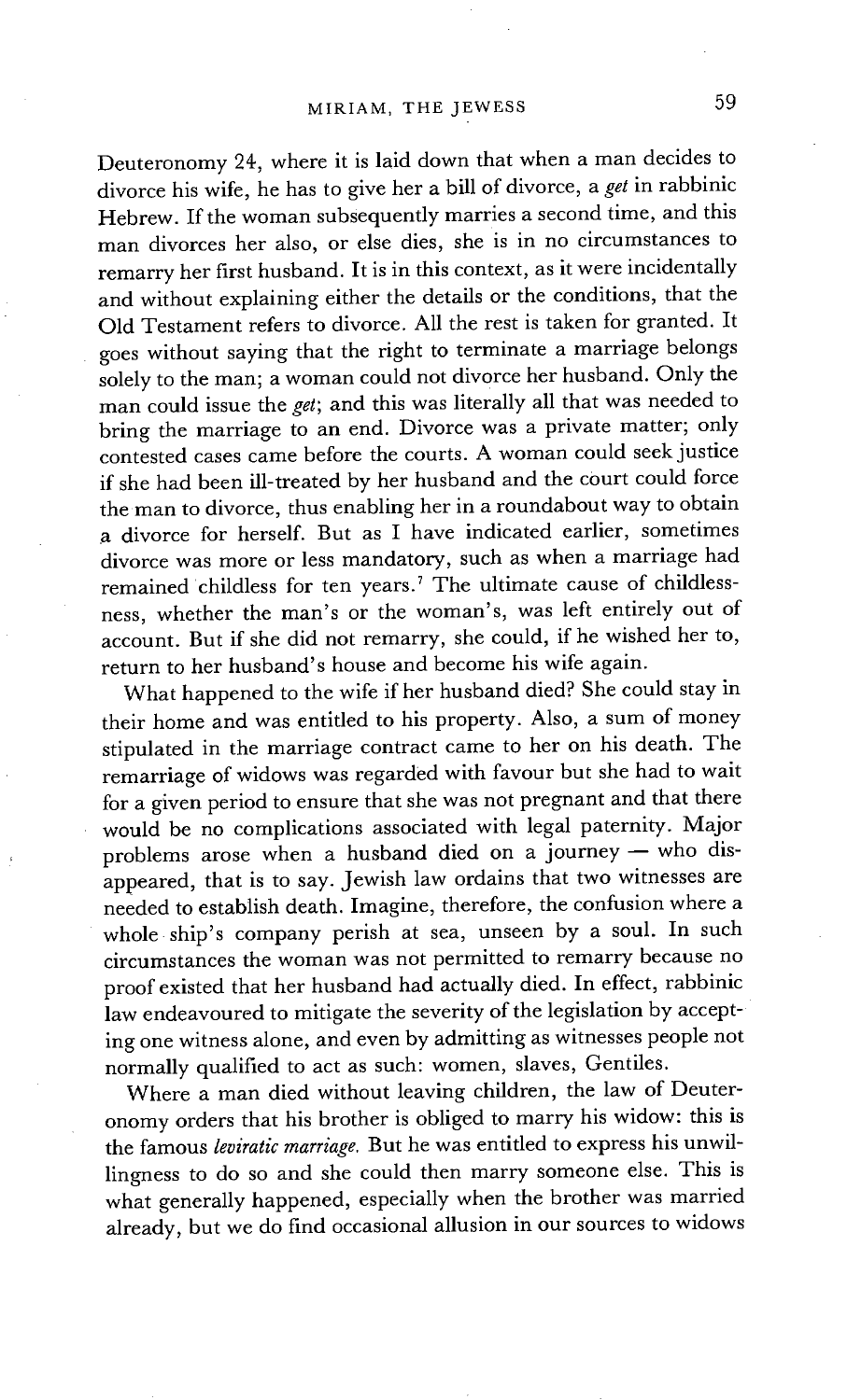who remained unmarried for a long time. Thus Judith at the time of her encounter with Holophernes is said to have been a widow for three years and four months (Jud 8,4) and to have remained so until her death at the age of 105 years (Jud 16,22-23).

Another issue worth discussing here is the relationship of women to jewish law. In ancient Judaism  $-$  and in traditional Judaism through the ages  $-$  religion was essentially a submission to God's will revealed on Sinai in the written and oral law, all 613 precepts of it, 248 of them positive and 365 of them negative. All these, with the exception of those applying specifically to women, were binding on men, and the prohibitions were binding on both sexes. In regard to the positive commandments, those determined by a time factor, such as that on the feast of tabernacles one must carry branches or dwell in tents, affect men alone and not women. The same is true of pilgrimages. The pilgrimage to Jerusalem was not compulsory for women but a supererogatory act of piety. Their exemption from this duty was connected also with another matter, namely that a visit to the temple of Jerusalem required cleanness. Since women were considered ritually unclean at regular monthly intervals, their presence in the temple was not permissible at those times. Even when 'pure', they were admitted only to the 'forecourt of the women' and were not allowed to approach the altar, the place of sacrifice. On the other hand, some religious duties were specially assigned to them, such as the kindling of the sabbath light, the setting aside of the dough for the dough offering, the removal of leaven betore Passover.

For a woman to engage in the study of religion was nevertheless very exceptional. It was not thought a suitable subject for them. And there were certainly no women priests. We have to wait until the twentieth century for the appearance of women rabbis, and even then one finds them only among progressive Jews.

One of the most highly-valued virtues in the jewish woman was held to be modesty. This meant that male company was to be avoided and conversation with men was frowned on. Even talking to one's own husband was not greatly encouraged. Philo, a contemporary of Jesus, writes that women were advised to attend their place of worship at times when the streets were empty and not during market hours.<sup>8</sup> We do not know whether they were then segregated in the synagogue from the men, but this was certainly the case soon after the first century. Moreover, neither earlier nor later were women taken into account when there was question of forming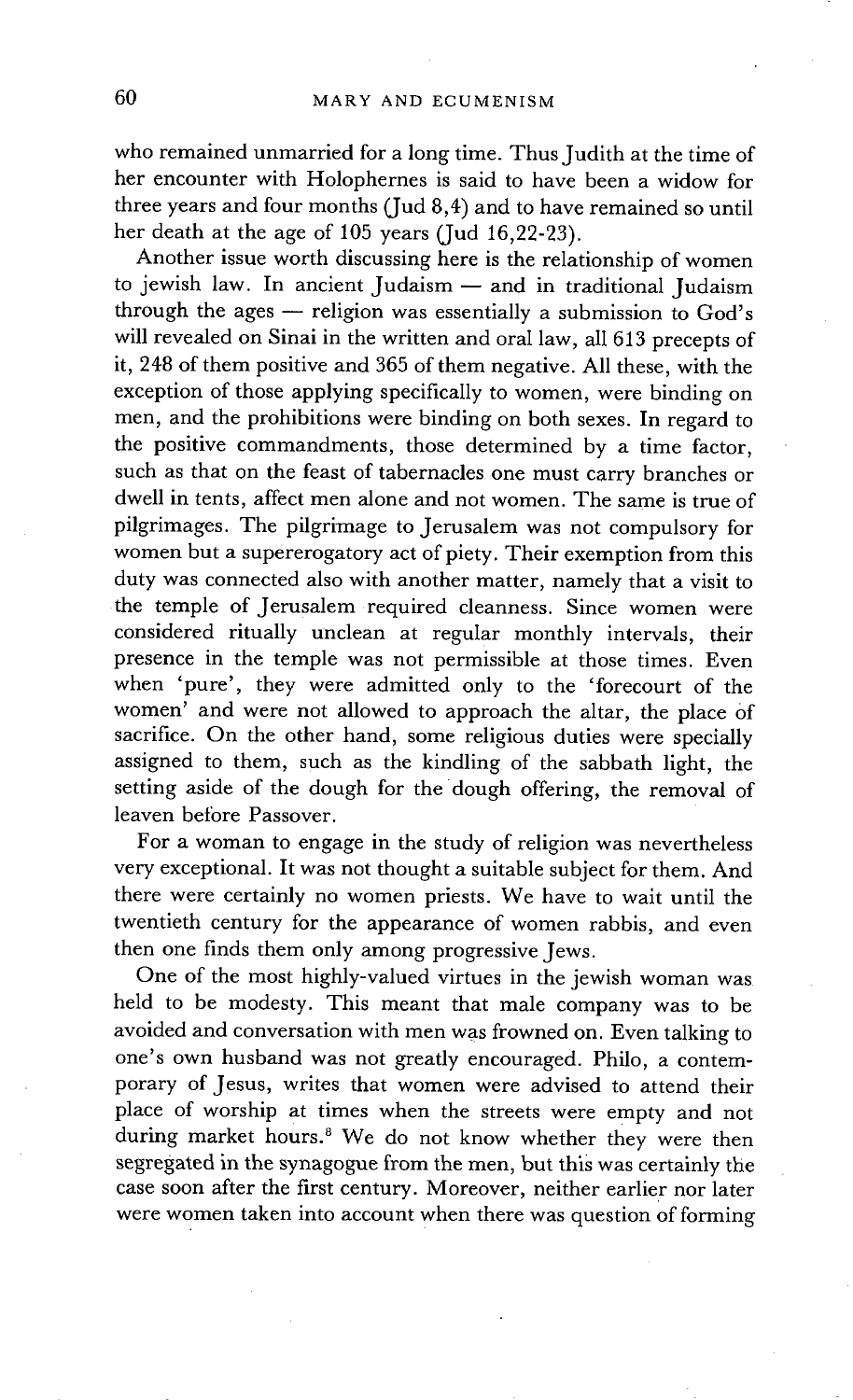a liturgical quorum. Ten *men* were required for certain public acts of worship.

Following this socio-religious sketch of the place of women in palestinian life in late antiquity, I should like to add some incidental comments on a few New Testament passages. A book entitled *Mary in the New Testament* appeared in 1978 as a collaborative assessment by roman catholic and lutheran scholars in the United States. 9 The experts taking part  $-$  who refer to themselves as 'task force'  $-$  are under the direction of Fr Raymond Brown and Fr Joseph Fitzmyer on the one hand, and on the other, of Professors Carl Donfried and John Reuman. Let me now briefly bring to your notice four points relating to this work.

The first concerns genealogies. We know that among Jews such records were preserved, especially among the priests. They were very important to them because they were not permitted to participate in the temple worship unless the legitimacy of their descent could be established. But to trace a line back to Abraham or Adam as the Gospels of Matthew and Luke do can have only theological, and not practical, significance. Furthermore, the gospel genealogies have the peculiarity that they refer to Mary as it were incidentally. This is because their purpose is to determine the legitimacy of Jesus's Messiahship through his descent from David, which can only be done by following it back on the male side. The genealogy we are given is, therefore, that of Joseph, an inconsistency which disturbs the logic of the virginal conception story.

A second point I would like to make is in connection with Mark 6,3. 'Is this not the carpenter, the son of Mary, the brother of James, Joseph, Judas and Simon, and are not his sisters also with us?' Now the normal designation of a Jew was patronymic: so-andso the son of so-and-so (his father), as in various other New Testament passages 'Jesus son of Joseph' (Lk 4,22; Jn 6,42). Here our transatlantic 'task force' produces three interpretations all of which they reject. The first is that the reference to Jesus son of Mary seeks to emphasize Jesus's humanity. But such an exegesis would introduce into the gospel St Paul's concept, 'born of a woman' (Gal 4,4). The second is that there is in the formula 'the son of Mary' a hint at the virginal conception of Jesus. This is declared unacceptable because such an interpretation would be alien to, and entirely superimposed on, the story. The third explanation that is declined sees the phrase as a slur on Jesus's ancestry; it implies that he was illegitimate. The 'task force', for its part, prefers to discover in the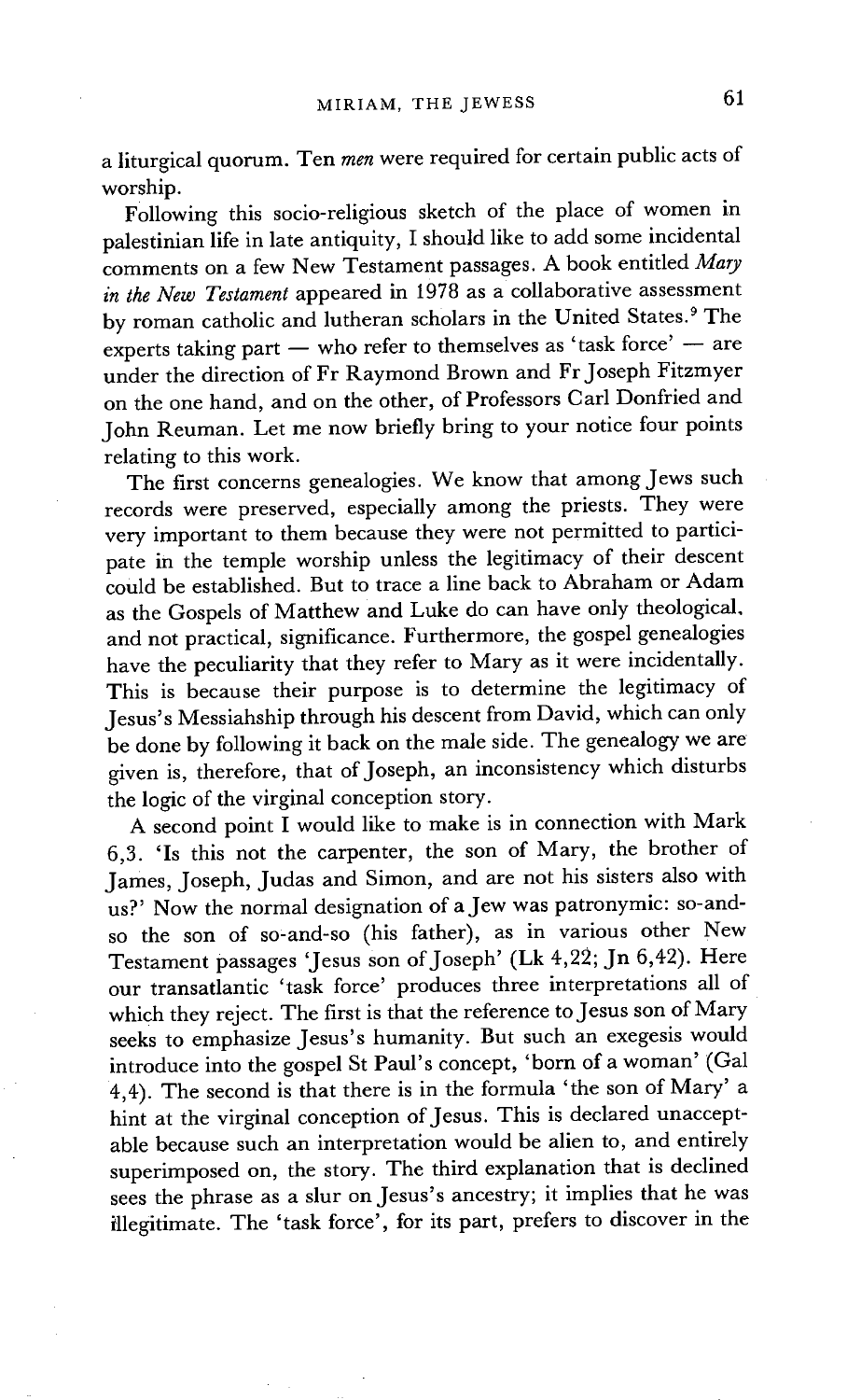designation 'son of Mary' an indication that Joseph was already dead by that time. This is of course not impossible, but in my opinion the real problem is that the existence of several variant readings in the Greek Gospel renders this'passage unsafe as a basis for any historical deduction.

My penultimate comment relates to the mention of the brothers and sisters of Jesus. The New Testament offers no reason why the literal meaning of the words -- followed on the male side by actual names, 'James, Joseph, Judas and Simon'  $-$  is unacceptable. If, however, someone is convinced by reasons extraneous to the gospels that one should look for a different understanding, possible substitutes for brothers and sisters might be kinsmen. Another figurative use of this kind is attested in a recently discovered greek document from the time of the second Jewish Revolution (A.D. 132-135), where the rebels describe themselves as 'brothers'. But is such a metaphorical exegesis jiastifiable? The american 'task force' concludes:

We did agree on these points. The continued virginity of Mary after the birth of Jesus is not a question directly raised by the New Testament. Once it was raised in subsequent church history, it was that question which focused attention on the exact relationship of the brothers and sisters to Jesus. Once that attention has been focused, it cannot be said that the New Testament identifies them without doubt as blood brothers and sisters and as children of Mary. This solution favoured by scholars will in part depend on the authority they allot to later Church insight. 1°

Finally, coming to the subject of the virginal conception itself, it has been stated that no Old Testament or jewish legendary precedent exists for such an occurrence and, in particular, the so-called prophecy of the virgin in Isaiah (7,14) furnishes no valid basis for it. Stories of miraculous births abound, of course, both in the Bible and in the post-biblical jewish literature: that is, accounts of how aged and apparently barren women conceive with the help of God. Some of the patriarchs were born with the aid of similar divine intervention. So were Samson, Samuel and others. Once more our 'task force' agrees that Matthew's and Luke's infancy narratives reflect the christology in which 'Jesus being "constituted" son of God' is moved 'back from the Resurrection, beyond the baptism, to the time of his conception'.<sup>11</sup> Two sources of the notion find no favour with them: the hellenistic jewish idea of Isaac having been born miracu-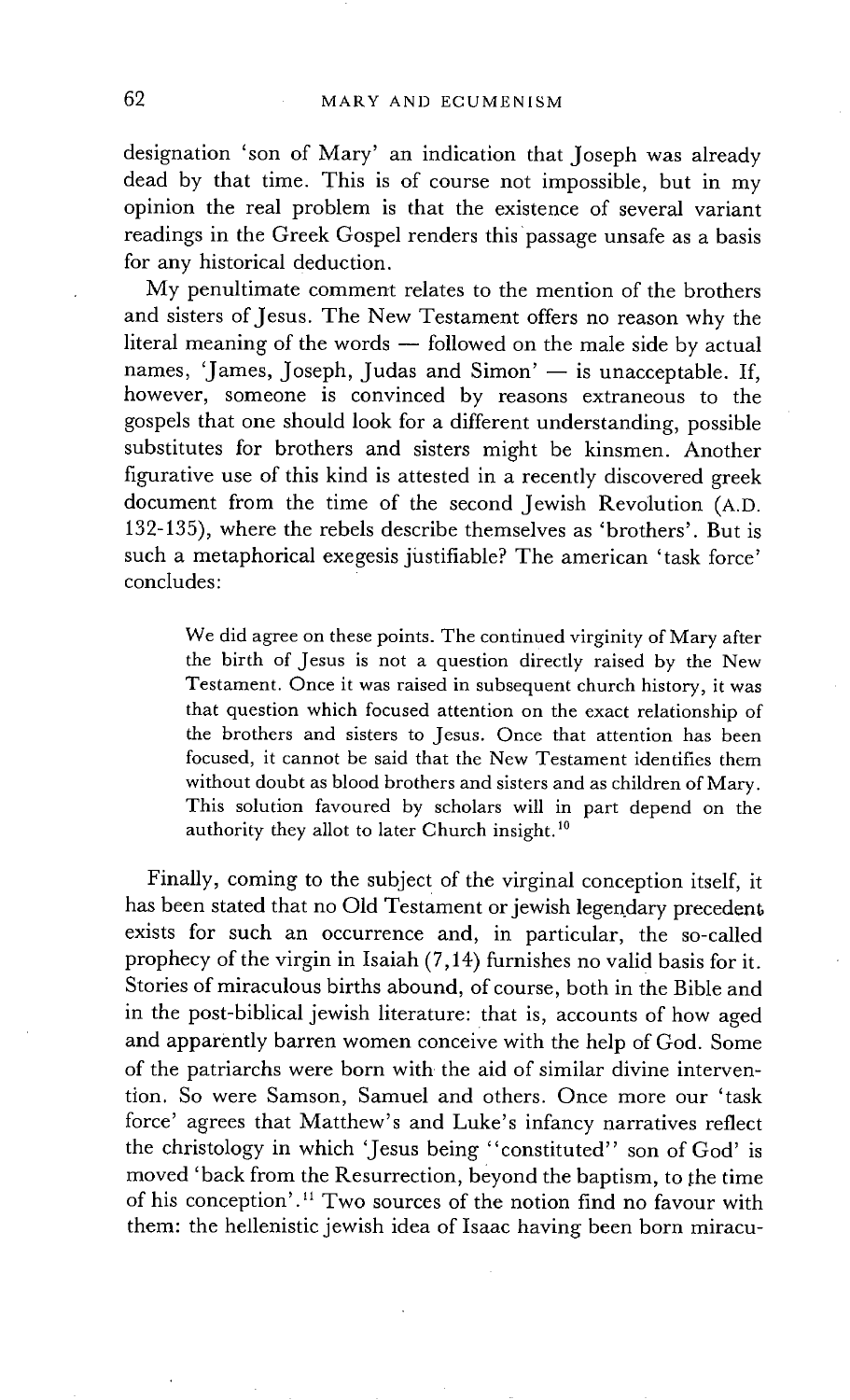lously of a virgin, and that the New Testament account springs from family tradition. The american theologians alluded vaguely to the possibility of a premature birth story and suggest that the enemies of Jesus transformed this into a charge of illegitimacy, whereas his followers developed from it the notion of a miraculous conception.

The one remaining topic requiring to be mentioned (I have dealt with it at some length in *Jesus the Jew*),<sup>2</sup> is the notion of virginity itself in ancient Judaism. This is not as straightforward a matter as it is for us. Three words from the Hebrew Bible are at one time or another all translated into Greek by the single term *parthenos,* virgin. One of the three means 'virgin' in the sense of *virgo intacta,* a meaning attested also in rabbinic literature; another means 'young woman'; and another means simply 'girl'. Furthermore, to add to the complications, the rabbis attach one more significance to this same word: a girl who has not yet reached the age of puberty. This sort of virginity which ends as soon as menstruation begins, is associated with the inability to conceive. Hence in some texts, in particular in Philo, we find the surprising (to us) definition of a married woman beyond the age of child-bearing as a virgin. He writes of Sarah as having passed 'from womanhood to virginity' 13 and to have 'conceived of God'. 14 A parallel to this appears in Luke, where Mary's doubts about her ability to conceive  $\overline{-}$  'How can this happen, I know no man'  $\overline{-}$  are dispelled by the angel's announcement that her cousin Elizabeth has, in her old age, also conceived a son (1,36).

These considerations should throw light on the historical origins of the virgin birth story. To me, at least, they seem less flimsy than the 'task force's' tenuous speculation that Jesus was born prematurely and that his adversaries interpreted it as illegitimacy whilst Christians opted for a miracle. Premature birth must have been as common then as now, and no doubt more so. Why then should it be supposed to point to suspicions of illegitimacy?

One last word. If any historical statement is to be made at all concerning Miriam the Jewess beyond the fact that she was the mother of Jesus (and possibly of Jacob, Jose, Judah and Simeon, and of several daughters whose names have not survived) and that she lived in the galilean village of Nazareth, it is that, intriguingly perhaps, she did not belong to the small body of disciples who accompanied Jesus during his brief itinerant ministry.